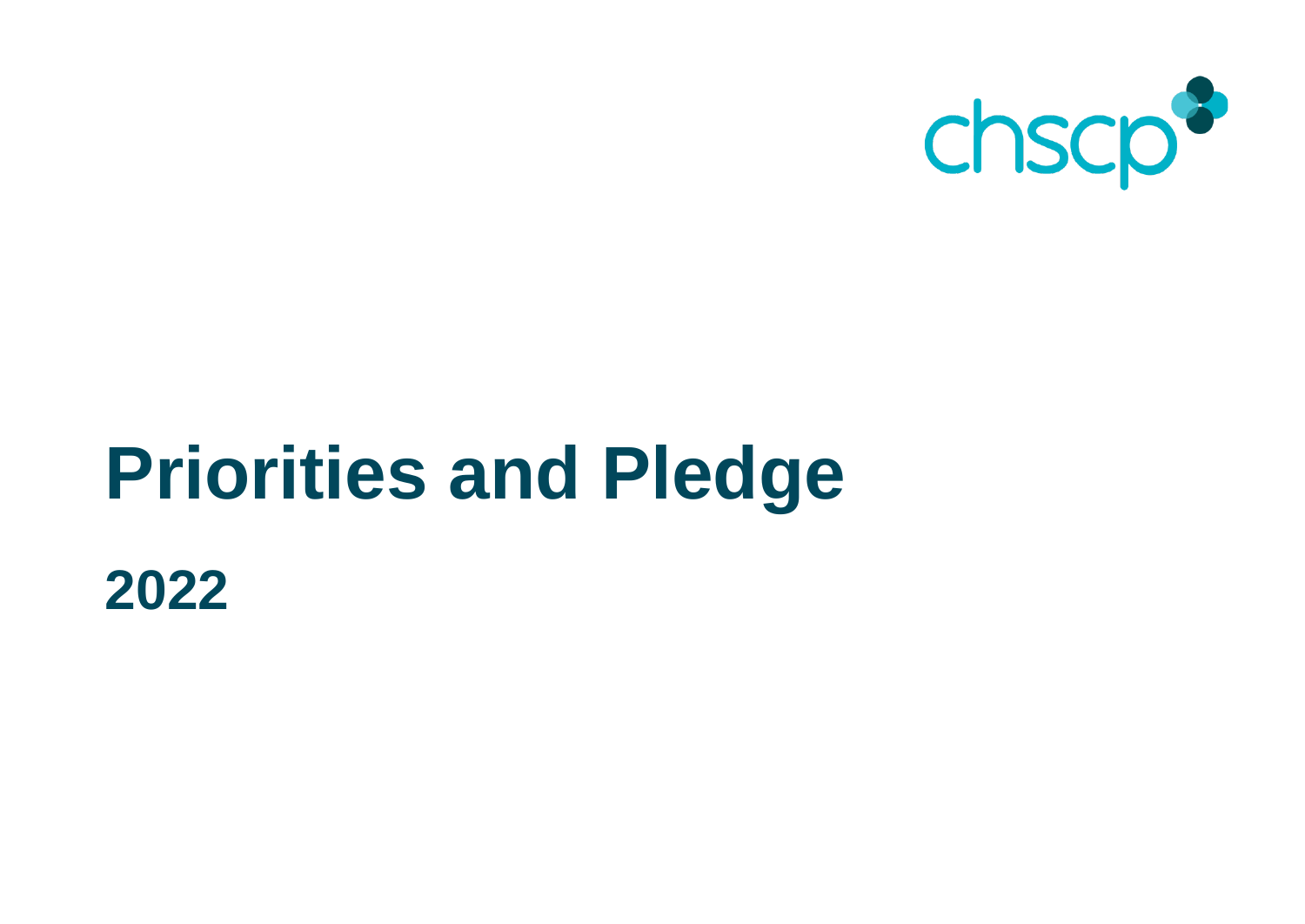Safeguarding partners have agreed six strategic priorities to underpin the work of the City and Hackney Safeguarding Children Partnership (CHSCP). These will be reviewed annually with the plan supporting implementation reviewed by both the CHSCP Executive and the Safeguarding Children Partnership Boards in both the City of London and Hackney. They provide focus to ensure the right conditions are in place for high quality safeguarding practice to thrive.

## **Our Vision**

Children and young people in the City of London and Hackney are **seen, heard and helped**; they are effectively safeguarded, properly supported and their lives improved by everyone working together.

# **Our Principles**

**Safeguarding is everyone's responsibility.** As a partnership, we will champion the most vulnerable and maintain a single child-centred culture.

**Context is key.** Capitalising on the unique opportunities presented by a dual-borough partnership, we will have an unswerving focus on both intrafamilial and extra-familial safeguarding contexts in the City of London and the London Borough of Hackney.

**Active Anti-Racist practice is key.** The CHSCP's safeguarding arrangements are proactively anti-racist. Our focus in this context moves beyond the rhetoric and is evident in our leadership, our practice and in the outcomes of the children, young people, and families we engage.

**The voice of children, young people and families.** We will engage with children, young people and their families, using their lived experience to inform the way we work. Their voices help both design and improve our safeguarding arrangements.

**The voice of communities.** Improving our understanding of the diverse communities across the CHSCP's footprint, we will regularly communicate with, listen to, and engage local communities in the work of the CHSCP. We will harness their experience to both inform and improve the way we safeguard and promote the welfare of children and young people.

**Enabling high quality safeguarding practice.** We will promote awareness, improve knowledge and work in a way that is characterised by an attitude of constructive professional challenge.

**Fostering a culture of transparency, learning and improvement.** We will enable the CHSCP to learn from the lived experience of children and continuously improve the quality of multi-agency practice**.**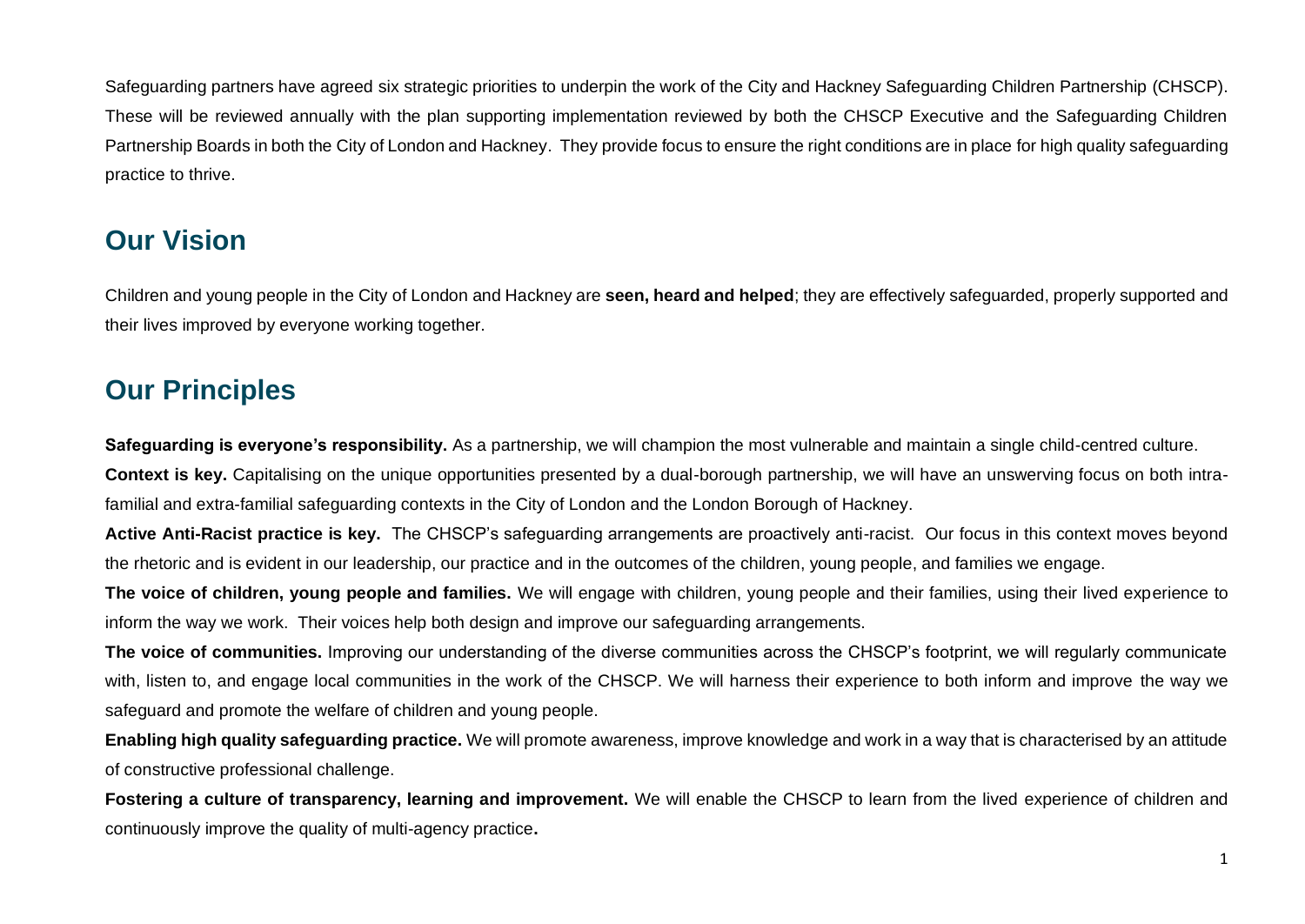## **Our Priorities**

#### **Priority 1: The Health & Stability of the Safeguarding Workforce**

**Outcome:** Safeguarding partners, relevant agencies and named organisations attract, retain, develop, and support their workforce. A healthy and stable workforce contributes to high quality safeguarding practice that improves outcomes for children and young people.

#### **Priority 2:** *Active* **Anti-Racist Practice**

**Outcome:** The partnership's approach to safeguarding children and young people in a 'racialised society' is characterised by active anti-racism. This is reflected in the people employed, the policies developed, and the practice undertaken. Practice that disproportionately and negatively impacts on Black and Global Majority children (and their outcomes) is identified and reduced. Children and their families are confident in challenging their experiences of racism and have mechanisms in place to escalate their concerns, practitioners are confident in challenging racism and there is evidence this is being done. Children and families tell us that they can see change.

## **Priority 3: The Voice of Children and Young People**

**Outcome:** Multi-agency safeguarding practice reflects the lived experience of children and young people. The voices of children and young people are central to all aspects of practice across the child's journey in the safeguarding system. These influence action and improve outcomes.

#### **Priority 4: Getting the Basics Right**

**Outcome:** Safeguarding practice in the City of London and Hackney is at least good. Children and young people are effectively protected from harm by early, robust, timely and coordinated multi-agency intervention and support.

#### **Priority 5: The Appetite to Learn**

**Outcome:** Children and young people are effectively safeguarded by professionals being actively engaged with the CHSCP's learning & improvement framework. Leaders encourage independent scrutiny, challenge performance, and embed lessons for practice improvement across their respective organisations.

## **Priority 6: Making the Invisible Visible**

**Outcome:** The activity of safeguarding partners, relevant agencies and named organisations makes children and young people who live in groups and communities that are less visible and less engaged with public services safer. Of specific relevance to our local context, legislation in respect of Unregistered Educational Settings (UES) is amended by government and the CHSCP obtains reassurance that the safeguarding arrangements of all settings are sufficiently robust.